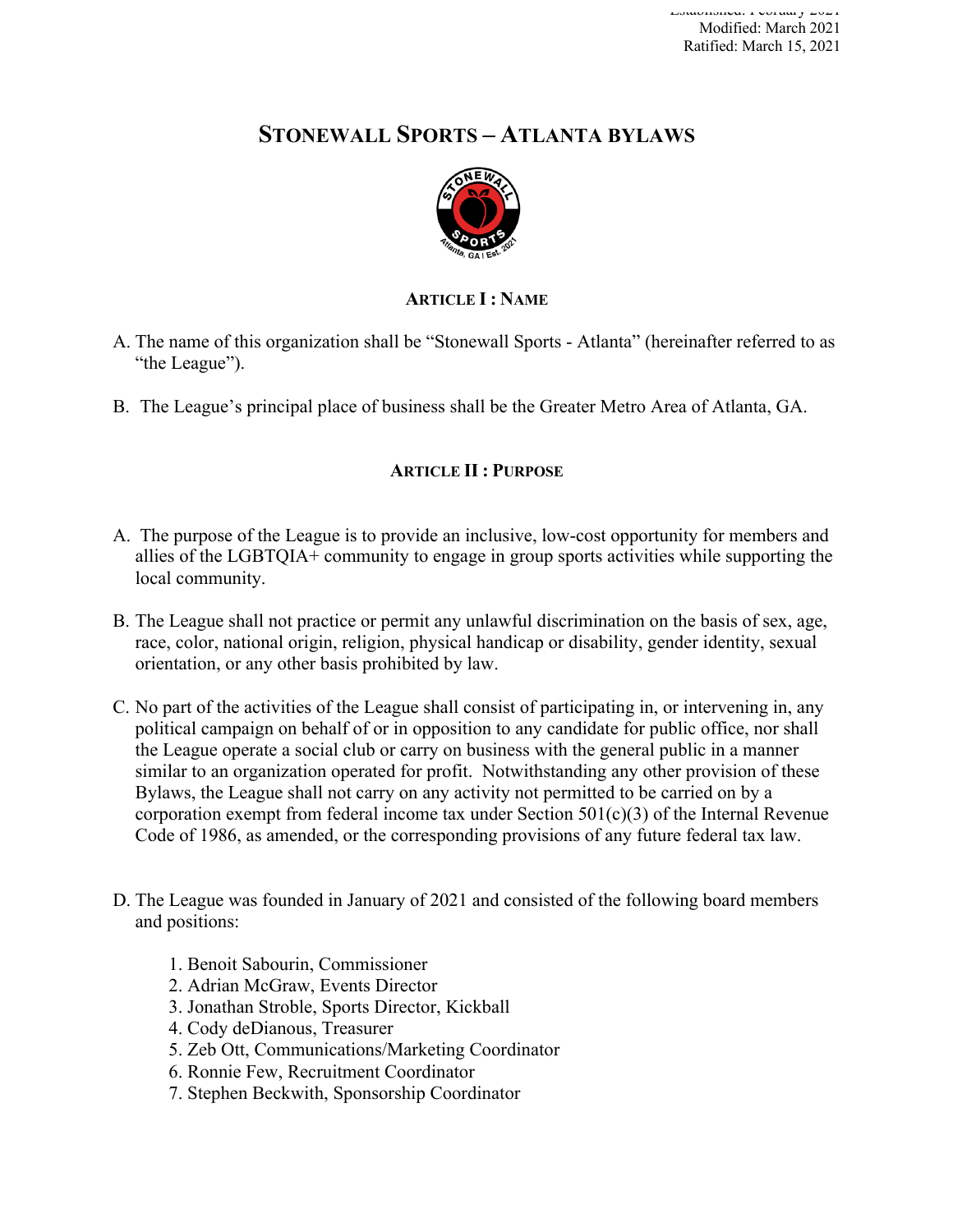8. Courtney Gunter, Technical Director

9. Thomas Reddington-Kincaid, Technical Director

10. Emily Heinz, Diversity, Equity & Inclusion Coordinator

# **ARTICLE III: DEFINITIONS**

- A. Member of the League: An individual who has registered to play in any organized sport activity sponsored by the League within the previous 12 months and remained compliant with all of the provisions of the code of conduct, is considered to be a "Member" of the League.
- B. Player: An individual who has registered for the current sport and is compliant with all of the provisions of the code of conduct will be considered a "Player" of the League. A player includes those assigned to a team and those who hold the status as a "free agent."
- C. Free Agent: An individual who has registered for the current sport and is compliant with all of the provisions of the code of conduct but has not been assigned a team is considered a "Free Agent" up and until they have officially joined a team (via accepting an offer extended by the Captain and/or Co-Captain of said team) which is registered with the League.
- D. Voting Member: An individual who has served as a team Captain (to a season's completion) within the last 12 months is considered a voting member in all executive elections except as otherwise restricted by these bylaws.
- E. Friend of the League: Friends of the League are not registered players, do not pay any fees, and do not have any voting rights, authority, or influence in League business. While they may volunteer to assist with events and League activities, friends of the League are ineligible to hold any position of authority or leadership within the League. Friends of the League may be a part of the Facebook group and other social media platforms as well as registered on the League website. They are eligible to receive updates and attend events open to the public which are sponsored by the League.

# F. Team Captain:

1. An individual who creates and/or manages a team during a sport season sponsored by the League is considered a "Team Captain" or "Captain". Except as restricted herein, members of leadership are allowed to serve as a Team Captain. Members of leadership will recuse themselves from any leadership matter that exclusively affects the team to which they Captain.

Team Captains have voting rights in the election of leadership as prescribed herein; an individual serving as a Captain is eligible to vote in any qualifying election/matter. NOTE: Only one vote per person is allowed regardless of how many teams that individual has captained during the previous year.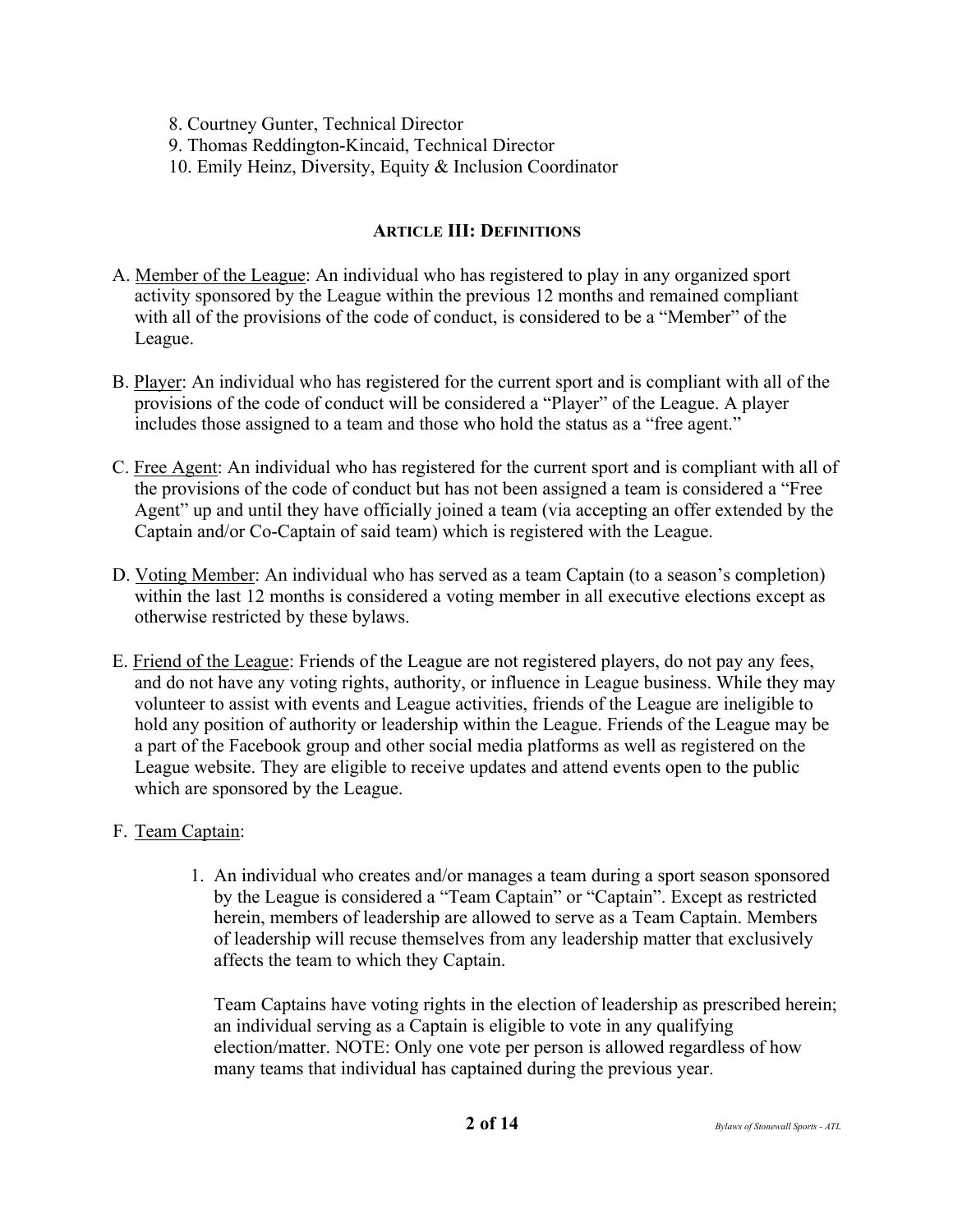- 3. The following officers are restricted from serving and/or acting as Captain concurrently with their other leadership role: Commissioner and Sports Director (for the Sport(s) they are director of). NOTE: As a last resort, and after exhausting all other possible remedies, the Commissioner may appoint one of the previously identified restricted officers to Captain any "free agent" team. The Commissioner may never serve as Captain of a team.
- G. Umpires: An individual whose sole engagement with the League is limited to officiating sporting events are considered "Umpires." For purposes of voting rights and assessment of fees, umpires are official volunteers of the League and may be assessed a registration fee, to cover the cost of their t-shirt.
- H. Financial Board: The Financial board is the sole body that may approve/disapprove any contractual obligation or enter into an agreement for indebtedness. The following positions will comprise the subset of principals known as the executive board.
	- 1. Commissioner
	- 2. Technical Director
	- 3. Treasurer
- I. Leadership Board: The Financial Board, along with the following positions will comprise the subset of leadership known as Principals:
	- 1. Sports Director (for each established sport with the last 12 months),
	- 2. Events Director
	- 3. Sponsorship Coordinator
	- 4. Communications/Marketing Coordinator
	- 5. Recruitment Coordinator
	- 6. Diversity, Equity and Inclusion Coordinator
- J. Fiscal Year: The Fiscal year of the League shall coincide with the calendar and tax year; January through December.
- K. Quorum: Unless otherwise prescribed herein, quorum shall always be 3/4 of the total voting body in question.
- L. Interested Person: Any member of leadership or member of a committee with decision authority, who has a direct or indirect financial interest, as defined below, is an interested person.
- M.Financial Interest: A person has a financial interest if the person has, directly or indirectly, through business, investment, or family:
	- 1. An ownership or investment interest in any entity with which the League has a transaction or arrangement,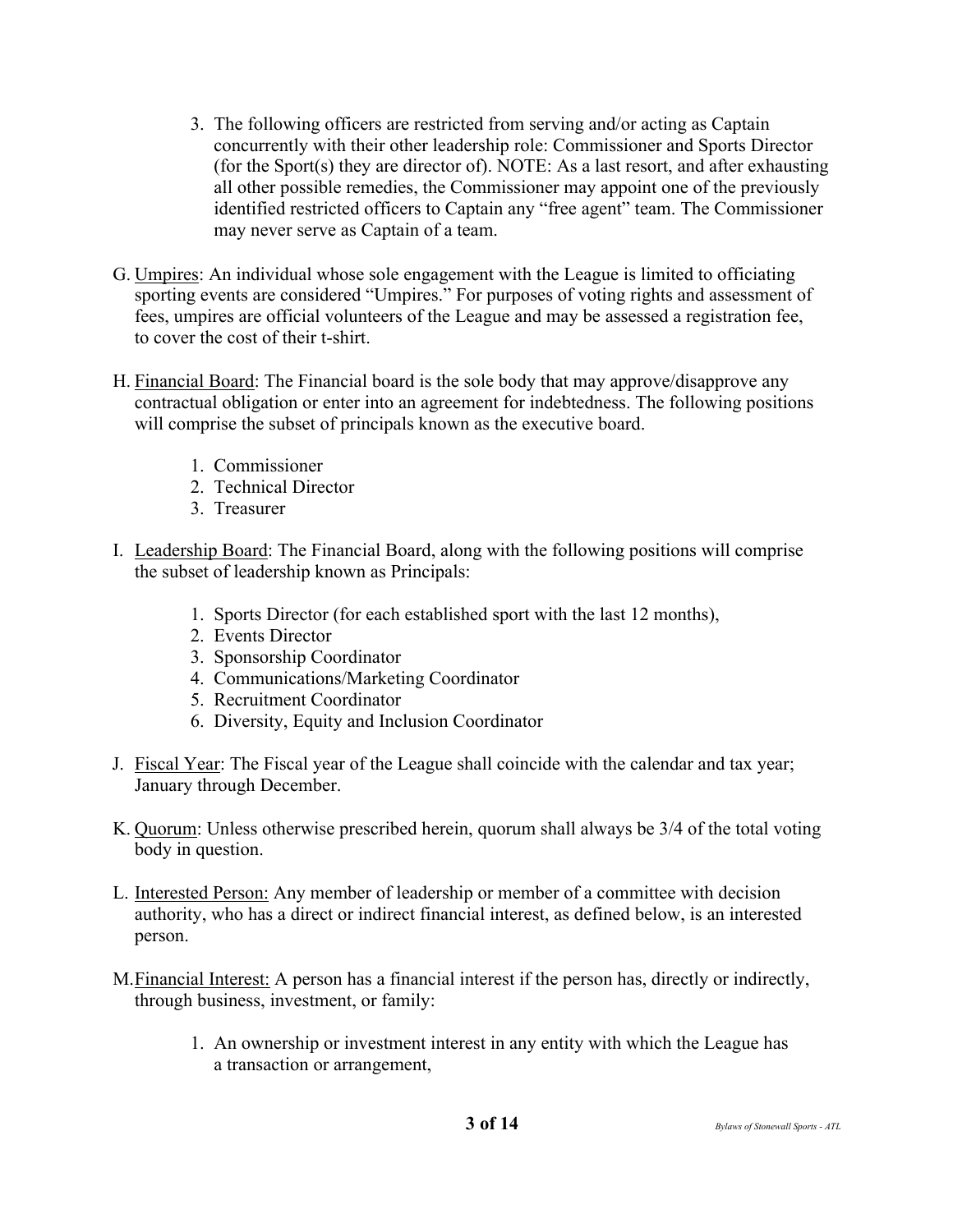- 2. A compensation arrangement with the League or with any entity or individual with which the League has a transaction or arrangement, or
- 3. A potential ownership or investment interest in, or compensation arrangement with, any entity or individual with which the League is negotiating a transaction or arrangement.
	- a. A financial interest is not necessarily a conflict of interest. A person who has a financial interest may have a conflict of interest only if the appropriate decision authority decides that a conflict of interest exists.
	- b. Compensation includes direct and indirect remuneration as well as gifts or favors that are not insubstantial.

#### **ARTICLE IV : REGISTRATION FEES**

Registration fees are required for Players and Team Captains. Registration fees are paid each season at an amount determined by the League Leadership Board. The Leadership Board may waive or modify registration fees at its discretion.

#### **ARTICLE V : MEETINGS**

- A. Public Town Hall: A general informational meeting open to all members and the public will occur once per fiscal year. The purpose of this meeting is to provide a general update on the accomplishments and goals of the League. This meeting will also serve as designated time for concerns, ideas and relevant issues to be brought before the entire League and discussed in open forum. The time, date, location, format and agenda of this meeting shall be determined by the Leadership Board of the League. Notice of the meeting will be made 30 days prior to the meeting via the public social/electronic media of the League.
- B. Captains Meeting: A minimum of two (2) captains' meetings will be held each individual sport season. The first meeting will occur after registration, but prior to the first game of the season. The agenda for said meeting will include (at a minimum): duties of Team Captains, structure of the League, and expectations for the season. The second will be scheduled sometime during the season and/or after the last game is played to gather feedback. The time, date, location, format and agenda of these meetings will be determined by the Sports director who has cognizance over the relevant sport. Notice of the meeting will be made 14 days prior to the meeting via the public social/electronic media of the League as well as directly to all team Captains. Additional meetings or cancellation of a meeting will be at the discretion of the Sports Director.
- C. Leadership Meetings: Leadership meetings will be held no less than twice a month. The time, date, location, format and agenda of these meetings will be determined by the Commissioner of the League. The required attendance for meetings of the Leadership Board is one (1) of two (2), or 50% of the total monthly meetings. Attendance via telecommunications is acceptable. Additional meetings or cancellation of a meeting will be at the discretion of the Commissioner of the League.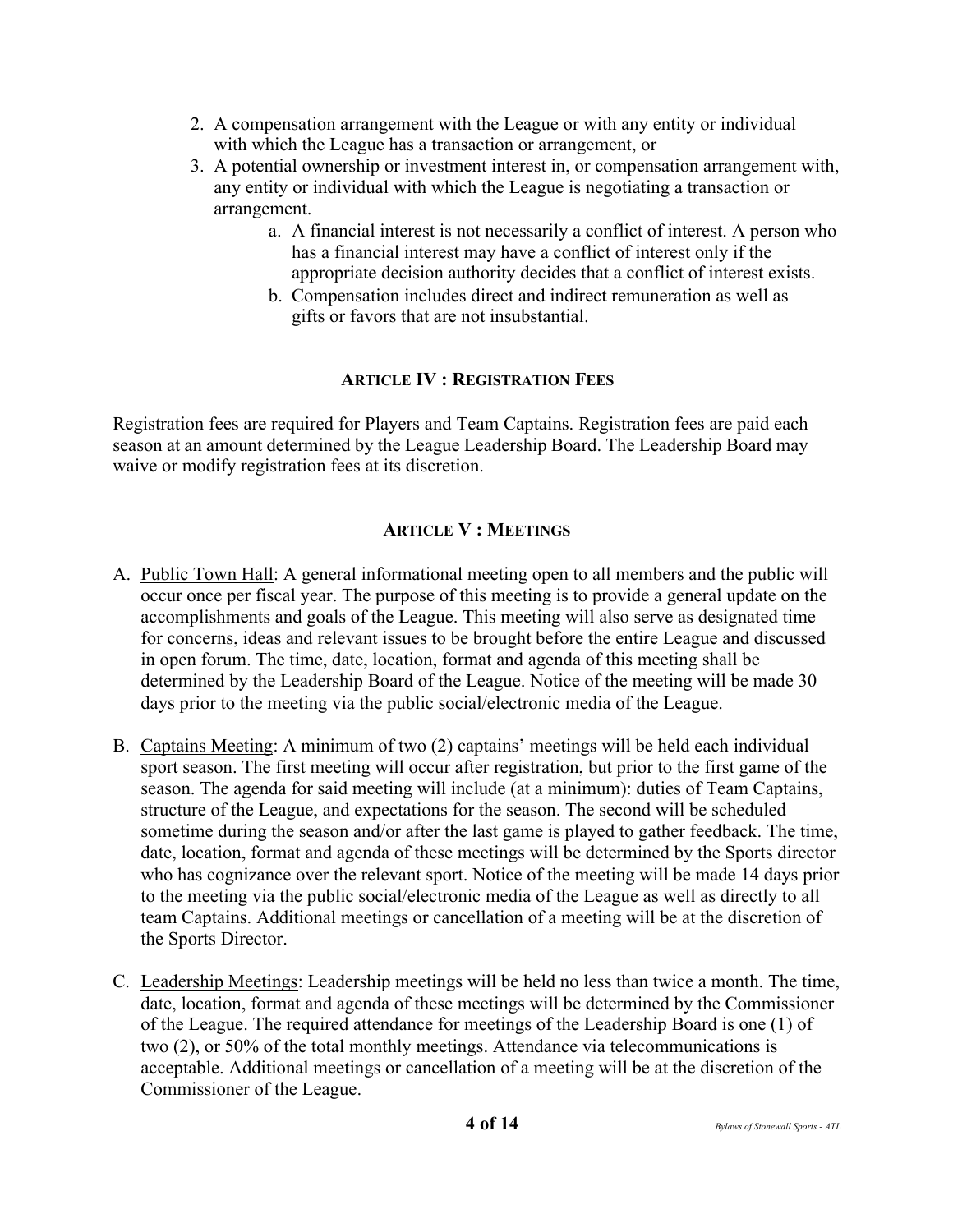D. Financial Board Meetings: Financial board meetings will be held at the discretion of the Commissioner. The time, date, location, format and agenda of these meetings will be determined by the Commissioner of the League. The required attendance for Executive Board meetings is all scheduled meetings. Attendance via telecommunications is acceptable. Additional meetings or cancellation of a meeting will be at the discretion of the Commissioner of the League.

#### **ARTICLE VI: LEADERSHIP BOARD ROLES AND RESPONSIBILITIES**

- A. Commissioner: One (1) Commissioner will be in charge of running the League and managing all subordinate officers. The Commissioner shall set the overall agenda and goals of the League each year. The Commissioner shall be the official legal representative of the League and shall negotiate and sign all permits, contracts, and other binding agreements/promissory notes. The Commissioner will represent the League in any matters pertaining to Stonewall Sports Inc. (SSI). The Commissioner will be the final authority on all League business and matters. A term of the League Commissioner shall last for two (2) fiscal years. The first elected Commissioner (the second following the inaugural founding Commissioner) will take office in 2023; election to be held in 2022. The commissioner may serve two (2) consecutive terms.
- B. Treasurer: The Treasurer is responsible for the League's financial transactions. The Treasurer will maintain financial records for the League, prepare a budget each season, monitor the financial accounts, and be responsible for reviewing and approving all financial transactions. The Treasurer will conduct an audit on or about 1 October of League accounts and provide the results of said Audit to the Leadership Board upon request. A term of the League Treasurer shall last for two (2) fiscal years. The first elected Treasurer (the second following the inaugural founding Treasurer) will take office in 2023; election to be held in 2022. The Treasurer may serve two (2) consecutive terms.
- C. Technical Director: The Technical Director is ultimately responsible for all records and administrative files associated with the League; the Technical Director is directly responsible for creating and maintaining minutes for all executive board meetings. The Technical Director is responsible for assisting the Treasurer with accurate planning/budgeting cost for each sports League and individual event; the Technical Director is responsible for assisting the Communications/Marketing Coordinator in developing and maintaining the website. A term of the Technical Director shall last for two (2) years. The first elected Technical Director (the second following the inaugural founding Technical Director) will take office in 2023; election to be held in 2022. The Technical Director may serve two (2) consecutive terms.
- D. Sports Director: The Sports Director shall oversee the day-to-day operations of their assigned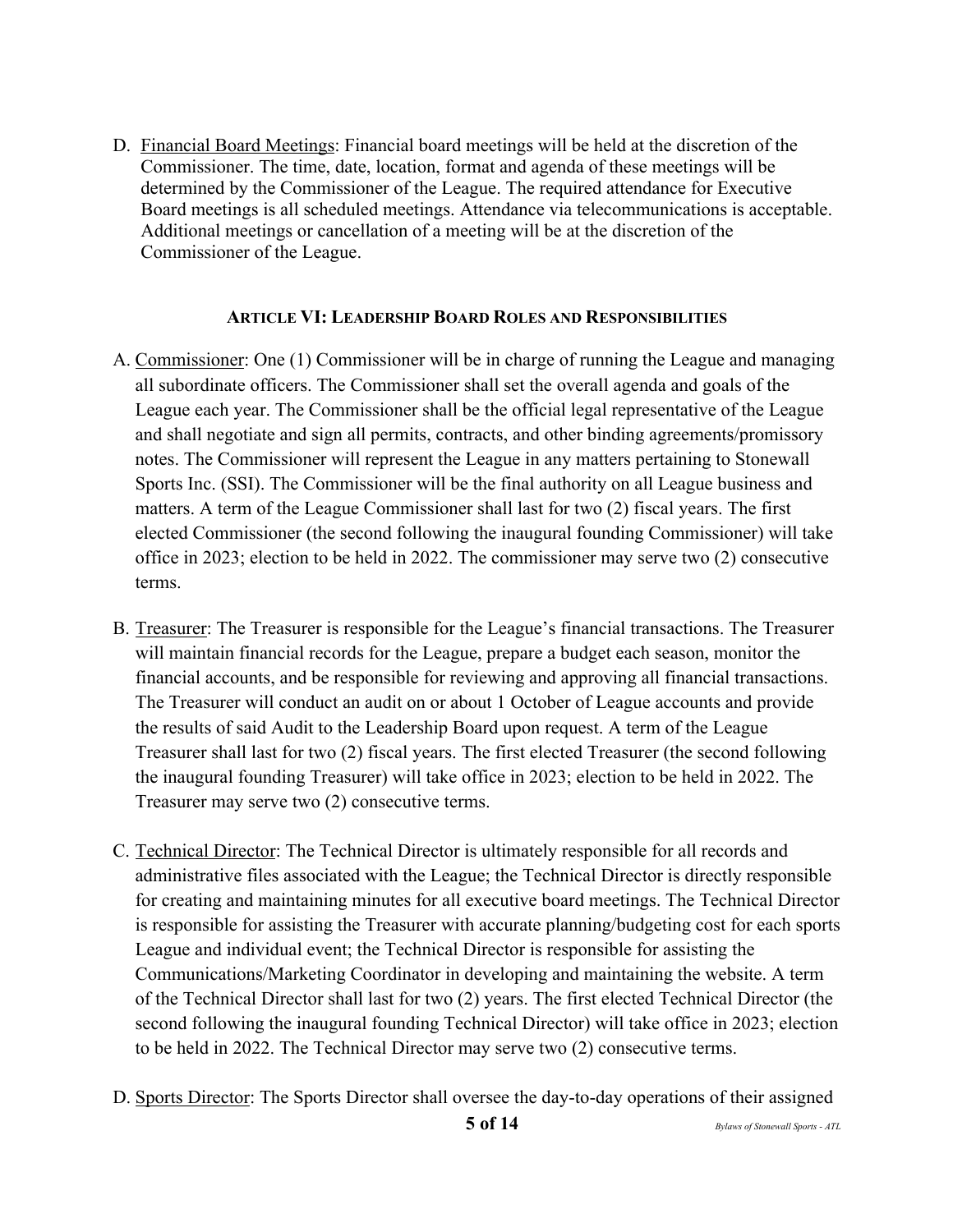sports League(s). Conceptually, each established sport of the League will have its own director (i.e. Kickball Sports Director, Dodgeball Sports director, Bocce Ball Sports director, etc.). An individual may serve as the Sports Director for no more than two (2) non-concurrent sports. The Sports Director shall be the final authority on the rules and regulations of their sport and shall be responsible for updating the rules for the League. The Sports Director shall serve as the arbiter of any disputes relating to the implementation of the rules with the exception of any dispute involving the team to which they belong (in such cases, the arbiter will be the Commissioner). Each Sports Director shall be responsible for identifying, recruiting, selecting and training referees and umpires for each season. The Sports Director shall determine field safety for each game and shall establish a protocol for inclement weather. The Sports Director will upload and maintain team rankings, standings, and score differentials on the League's website. The Sports Director will default as Head Umpire for all games; at their discretion they may select any qualified player as Head Umpire for the duration of any one game day. The term of the Sports Director is two (2) fiscal years; they may serve a maximum of two (2) consecutive terms. The first elected Sports Director (the second following the inaugural founding director) will take office in 2023; election to be held in 2022.

- E. Events Director: The Events Director shall plan and coordinate League-wide social events throughout the season. During the planning, coordination and execution of social and fundraising events, the events director will serve as the primary point of contact, for the League, to external entities. The Events Director is responsible for the hiring/recruiting of subcontractors (DJs, entertainers, caterers, etc.) for all League events. They are responsible for the regular and continuous engagement with the League's selected charities. The term of the Events Director is two (2) fiscal years; they may serve a maximum of two consecutive terms. The first elected Events Director (the second following the inaugural founding Events Director) will take office in 2023; election to be held in 2022.
- F. Sponsorship Coordinator: The Sponsorship Coordinator shall maintain regular and continuous engagement with the sponsors of the League. They shall track donation pledges and submissions as well as monitor the League's support and promotion of each sponsor. The Sponsorship Coordinator shall be the main point of contact for the solicitation, confirmation and ongoing communication between the League and the sponsor. The Sponsorship Coordinator will assist with the coordination of fundraising activities for the League as well as the interactions with the League's selected charity. The term of the Sponsorship Coordinator is two (2) fiscal years; they may serve a maximum of two consecutive terms. The first elected Sponsorship Coordinator (the second following the inaugural founding Sponsorship Coordinator) will take office in 2023; election to be held in 2022.
- G. Communications/Marketing Coordinator: The Communications/Marketing Director will manage and maintain all websites and social media platforms, hire/recruit subcontractors (videographers, photographers, influencers, etc.) for events as well as oversee all branding and promotion of the League; print and electronic media. The term of the Marketing Director is two (2) fiscal years; they may serve a maximum of two consecutive terms. The first elected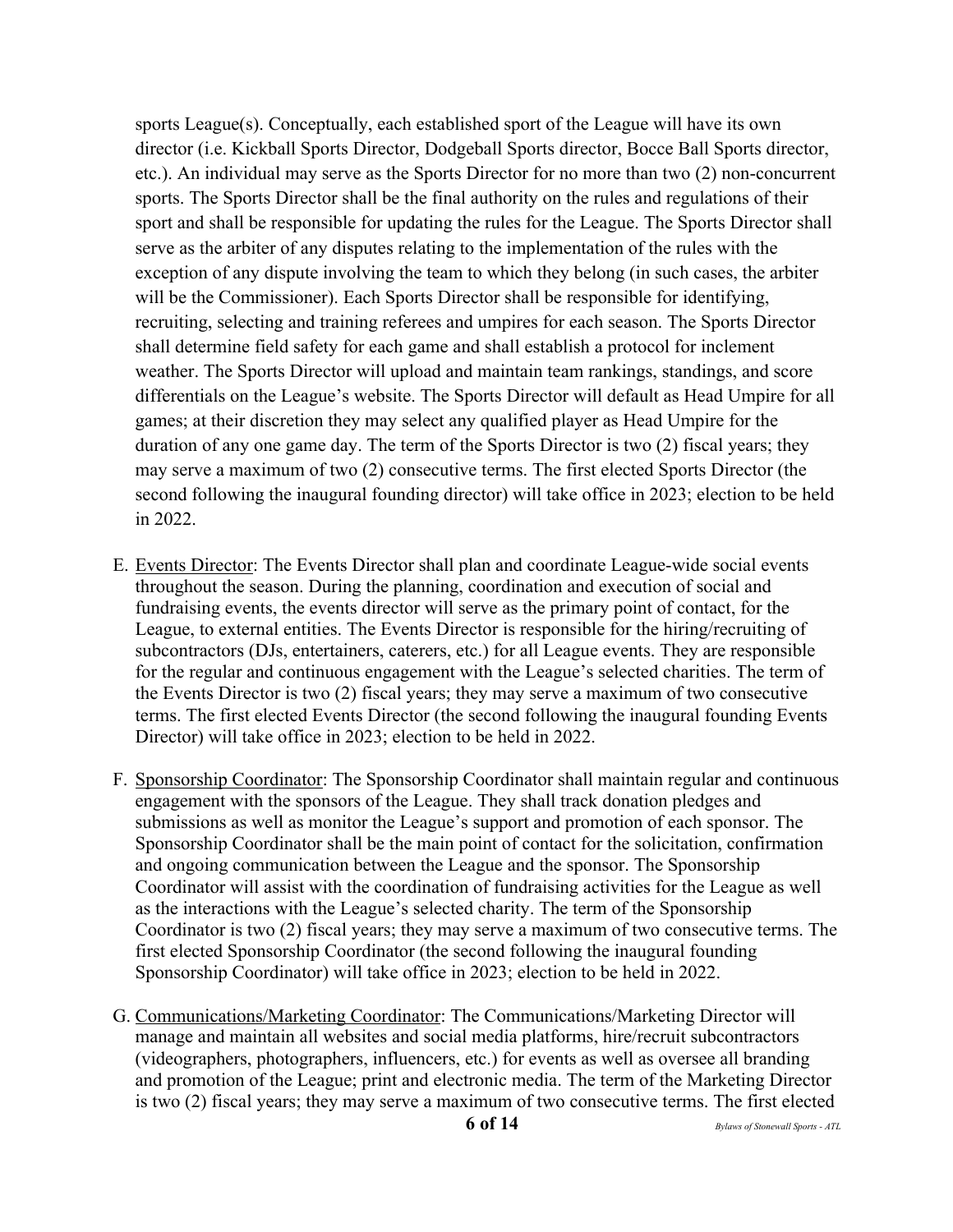Marketing Director (the second following the inaugural founding director) will take office in 2021; election to be held in 2020.

- H. Recruitment Coordinator: The Recruitment Coordinator will manage all recruitment efforts of the League. The Recruitment Coordinator will work with the Communications/Marketing Coordinator, Sports Director(s) and the Diversity, Equity and Inclusion Coordinator to strategize and make decisions on the season's recruitment strategies. The term of the Recruitment Coordinator is two (2) fiscal years; they may serve a maximum of two consecutive terms. The first elected Recruitment Coordinator (the second following the inaugural founding Recruitment Coordinator) will take office in 2023; election to be held in 2022.
- I. Diversity, Equity & Inclusion "DEI" Coordinator: The DEI Coordinator will work to ensure the League upholds the values of diversity, equity, and inclusion within the community, leadership, and in the programs/activities offered. The DEI Coordinator will lead and manage the DEI Committee, which consists of members of the League, to ensure diversity and inclusion are considered in all aspects of League decisions: choosing inclusive, LGBTQIA+ sponsors; being inclusive and diverse in recruitment efforts; and working to remove barriers of access and participation from underrepresented communities. A term of the DEI Coordinator shall last two (2) fiscal years. The first appointed DEI Coordinator (the second following the inaugural founding DEI Coordinator) will take office in 2023; election to be held in 2022. The DEI Coordinator may serve up to two (2) consecutive terms.
- J. Succession: In the event that a member of the Financial and Leadership Boards is incapacitated and/or otherwise unable to fulfill their duties, the succession of leadership will be as follows: (1) Commissioner, (2) Treasurer, (3) Technical Director, (4) Events Director, (5) Sports Director, (6) Sponsorship Coordinator, (7) Marketing/Communications Coordinator and, (8) Recruitment Coordinator (9) DEI Coordinator. In the event that a Leadership Board member resigns or is removed from office, and said office remains vacant for sixty (60) or more days, the senior member of the Financial Board shall appoint an eligible candidate.

### **ARTICLE IX : ELECTIONS**

- A. The procedures and processes for the conduct of elections will begin no later than 1 September and conclude no later than 31 October. Newly elected officers will take office on the 1st of January following the election.
- B. Nominations and self-nominations will be accepted, in writing, from all voting members of the League (Leadership Board and Team Captains), to be turned into the Financial Board.
- C. The Financial Board will use any method to narrow the applicant pool to no more than three (3) applicants. However, when reviewing and selecting finalists from the applicant pool, the Financial Board will especially consider the respective applicant's relationship with the League; specifically: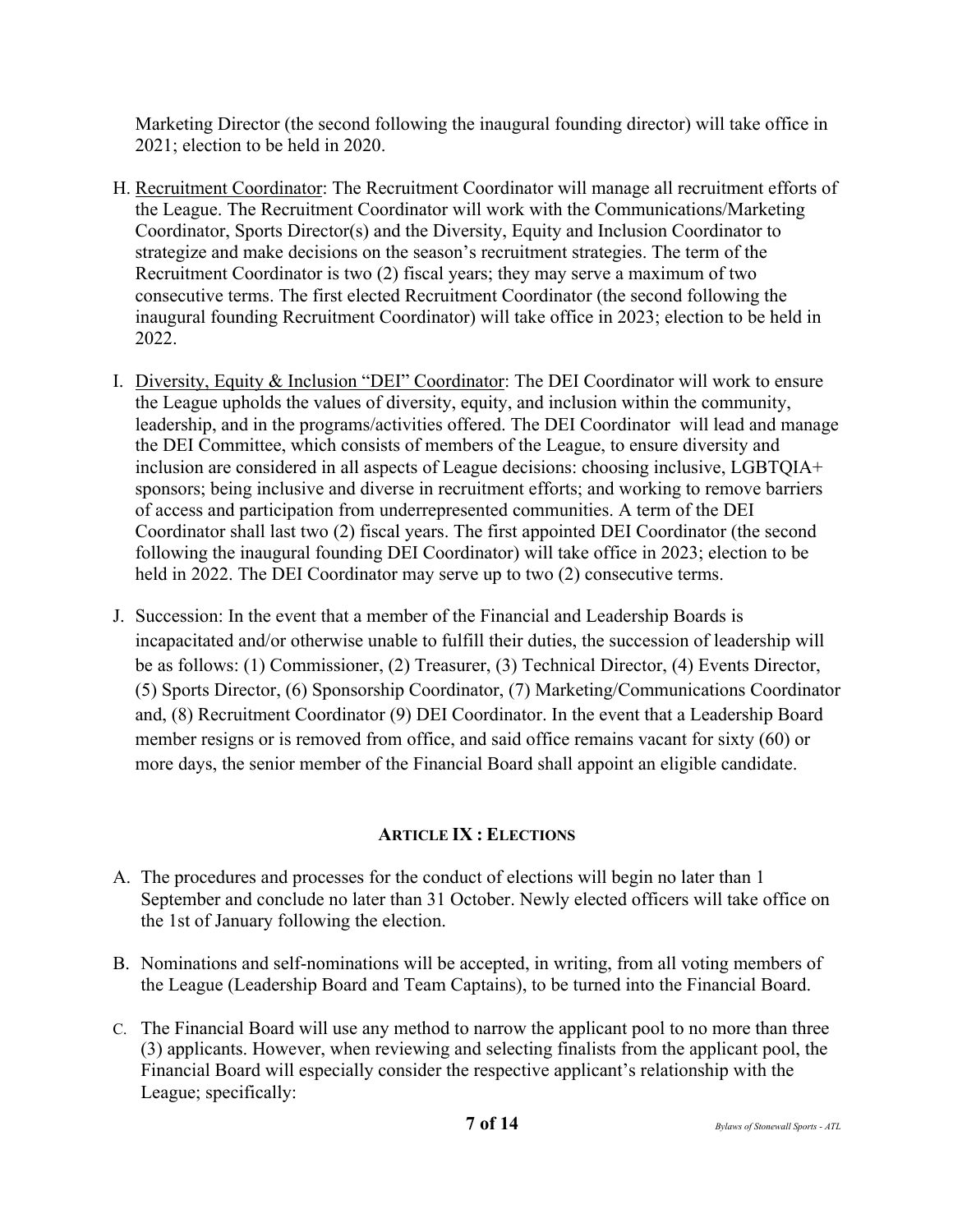- a. whether the applicant is or has been a registered Player, Umpire, Captain or supported the League in any other capacity;
- b. for what length of time the applicant served in any applicable role; AND
- c. the applicant's level of performance in any applicable role.

#### **ARTICLE X : RESIGNATIONS**

- A. Resignation: Resignations will be effective on the date indicated in the letter or, if appropriate, upon receipt.
	- 1. **Team Captain:** A formal letter must be delivered (physically or electronically) to the Sports Director.
	- 2. **Leadership Board:** A formal letter must be delivered (physically or electronically) to the Commissioner for dissemination and action by the Financial Board.

#### **ARTICLE XI : REMOVAL**

A. Removal: Members of the League can be removed from any position of authority or leadership for cause at any time. For cause removal includes but is not limited violation of the code of conduct, civilian or military conviction of misconduct, temporary or permanent incapacitation and any other just cause as determined by the removing body.

#### 1. **Votes Required**

- A. *Captains*: Captain can be removed by (a) 3/4 of their team signing a statement of no-confidence and delivering said statement the Sports Director, or (b) by a vote of 3/4 of the sitting voting members of the League.
- B. *Leadership Board*: Any individual who serves in a position exclusively designated above as member of the leadership board can be removed by a vote of 3/4 of the sitting voting members of the League.
- C. *Financial Board*: With the exception of the Commissioner, any individual who serves in a position exclusively designated above as an financial board member, can be removed by 3/4 of the sitting Leadership Board.
- D. *Commissioner*: The Commissioner can only be removed by 3/4 of sitting leadership board members AND Captains combined.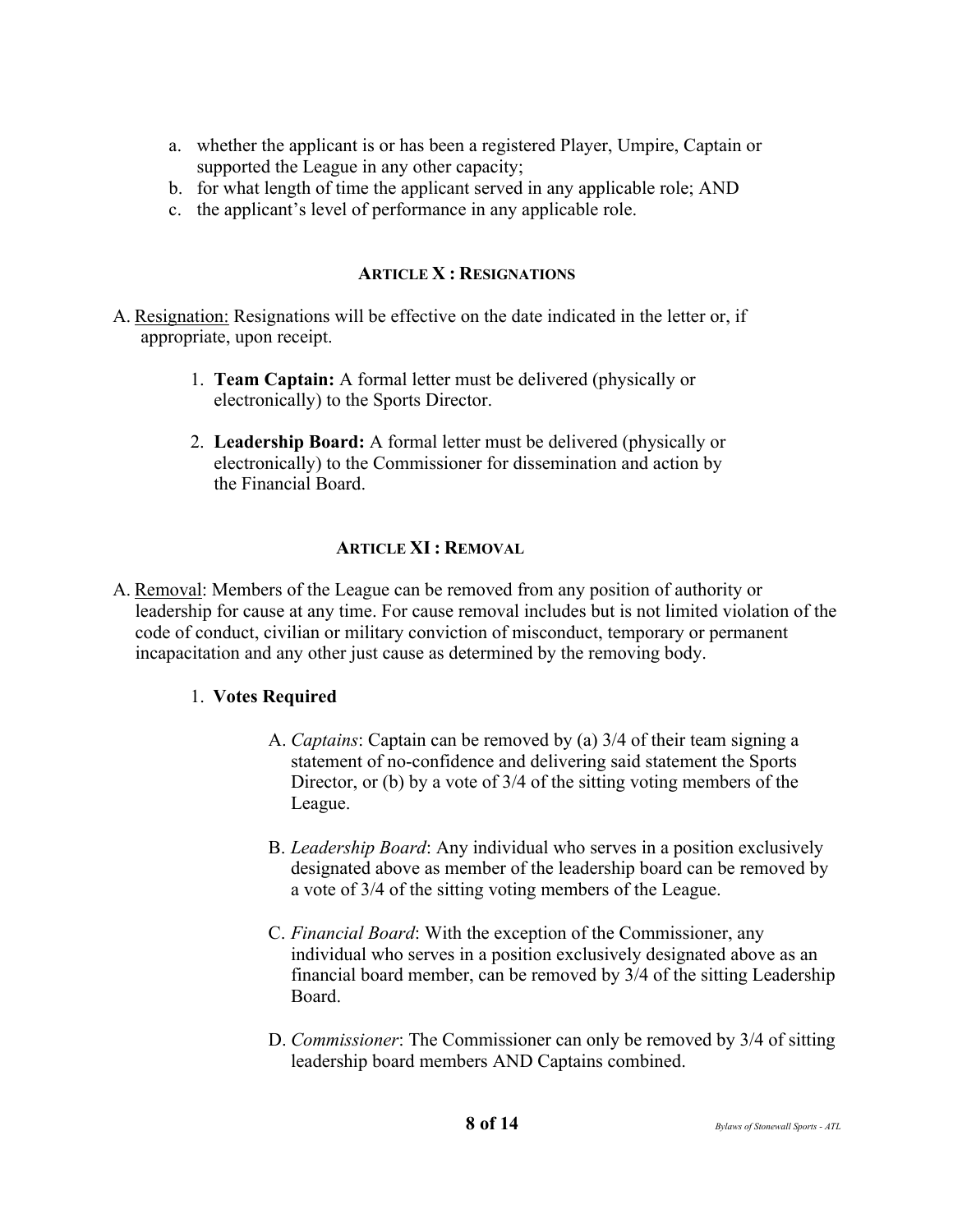- 2. **Procedure:** Specific procedures and format may be prescribed by the Commissioner as necessary.
	- A. No member of the League who holds a position of authority shall be expelled without an opportunity to be heard, unless affording the opportunity would place an undue burden on the organization (i.e. the member is in the custody of law enforcement, the member is incapacitated, the member is out of the country and will not return for several months).
	- B. Notice of such motion of expulsion shall be given to the member in writing twenty (20) days prior to the meeting at which motion shall be presented, setting forth the reasons for such expulsion. The member will be allowed to speak and present a case in opposition of the motion for expulsion at the same meeting wherein the vote is to occur.
	- C. No refund will be provided to any member removed, pursuant to this or any other article in these bylaws, however, annual tax documentation will be provided in accordance with the existing fiscal practices of the League (if applicable).

# **ARTICLE XII : VACANCIES**

- A. Vacancy: All vacant positions shall be filled utilizing the following process:
	- 1. **Team Captain:** In the event that a Captain resigns from their position mid-season, a new Captain will be chosen from amongst the remaining team members of the affected team. The process of selection will be at the discretion of the affected team with guidance from the Sports Director.
	- 2. **Other than Commissioner**
		- a. The Commissioner shall solicit applications from the League for the vacant position.
		- b. The Financial Board shall select no more than three (3) applicants from the pool via simple majority vote
		- c. The selected applicants shall be put to a vote by the sitting voting members of the League eligible to elect as prescribed above.
	- 3. **Commissioner:** If the League Commissioner position is vacant, a new Commissioner shall be selected by the Leadership Board. Succession, as described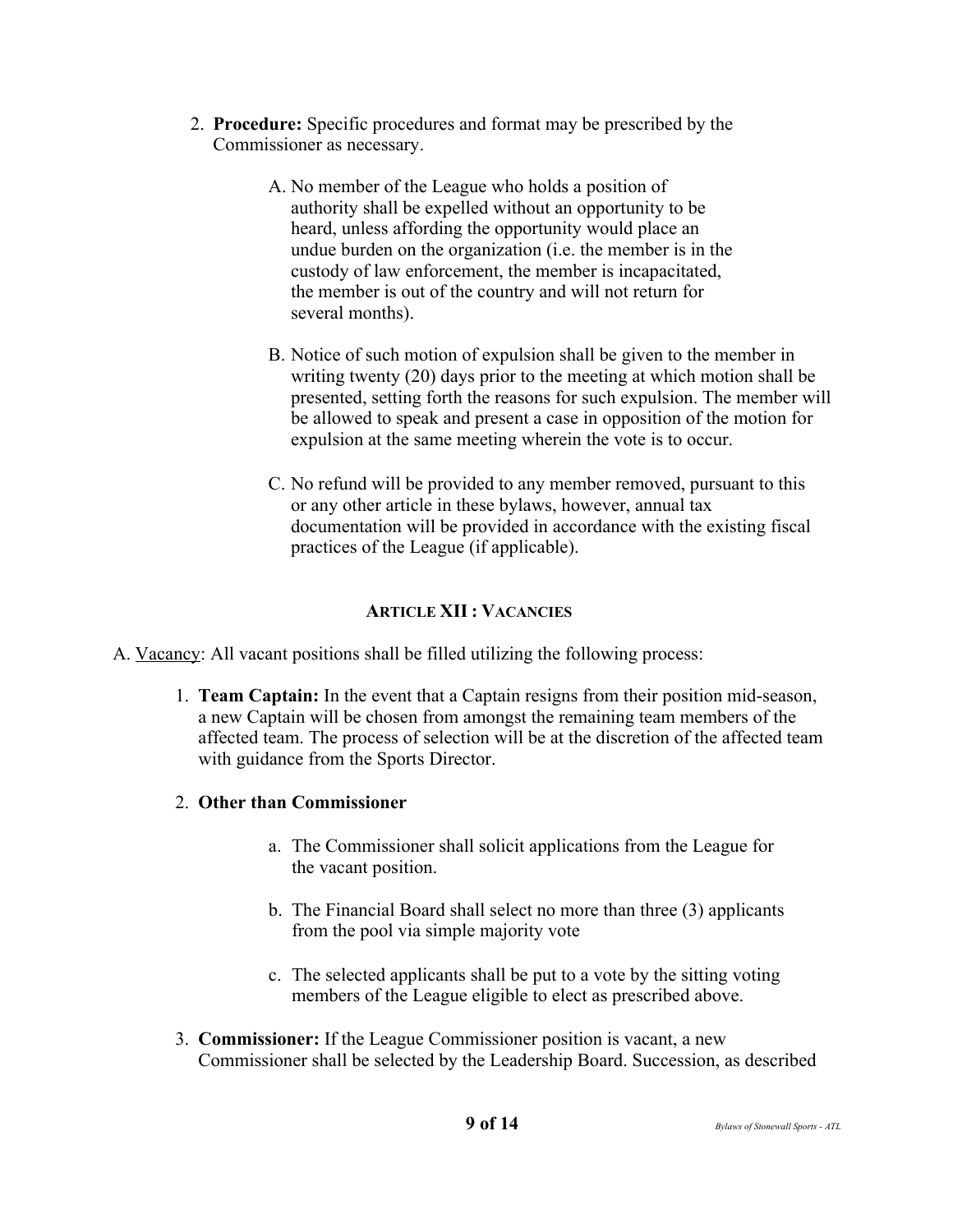above, will immediately initiate upon vacancy and continue until a permanent Commissioner is identified.

# **ARTICLE XIII : COMMITTEES**

- A. Standing Committees: The standing committee of the League shall be the Diversity, Equity and Inclusion Committee. It shall be managed by the DEI Coordinator in a manner of their own choosing as commensurate with the purpose of their role as previously outlined.
- B. Other Committees: Additional committees may be created by the Leadership Board and staffed with volunteers of any membership level. Any additional committees will work under the guidance of an appointed Leadership Board member.

### **ARTICLE XIV : COMPLAINTS**

- A. Critical Complaints: Any member of the League receiving a complaint alleging harassment, bullying or threat of violence shall forward said complaint (and any additional information) to a member of the leadership board for immediate investigatory and adjudicative action.
- B. Non-critical complaints: All other complaints should be routed using the appropriate chain of communication.
	- 1. Player to Captain
	- 2. Captain to Sports Director
	- 3. Sports Director to Leadership Board
	- 4. Leadership Board Commissioner for action
- C. Players are encouraged to exhaust all personal and lower forum remedies before submitting a non-critical complaint up the chain. Plainly put, the League is comprised of adults - individual dispute resolution should be the default and not the exception.

### **ARTICLE XV : CORPORATE STAFF**

No corporate staff will be hired to manage the League. All positions of responsibility and influence will be on a volunteer basis and members will not receive any compensation for their services unless otherwise specified within these articles.

### **ARTICLE XVI : CONFLICT OF INTEREST**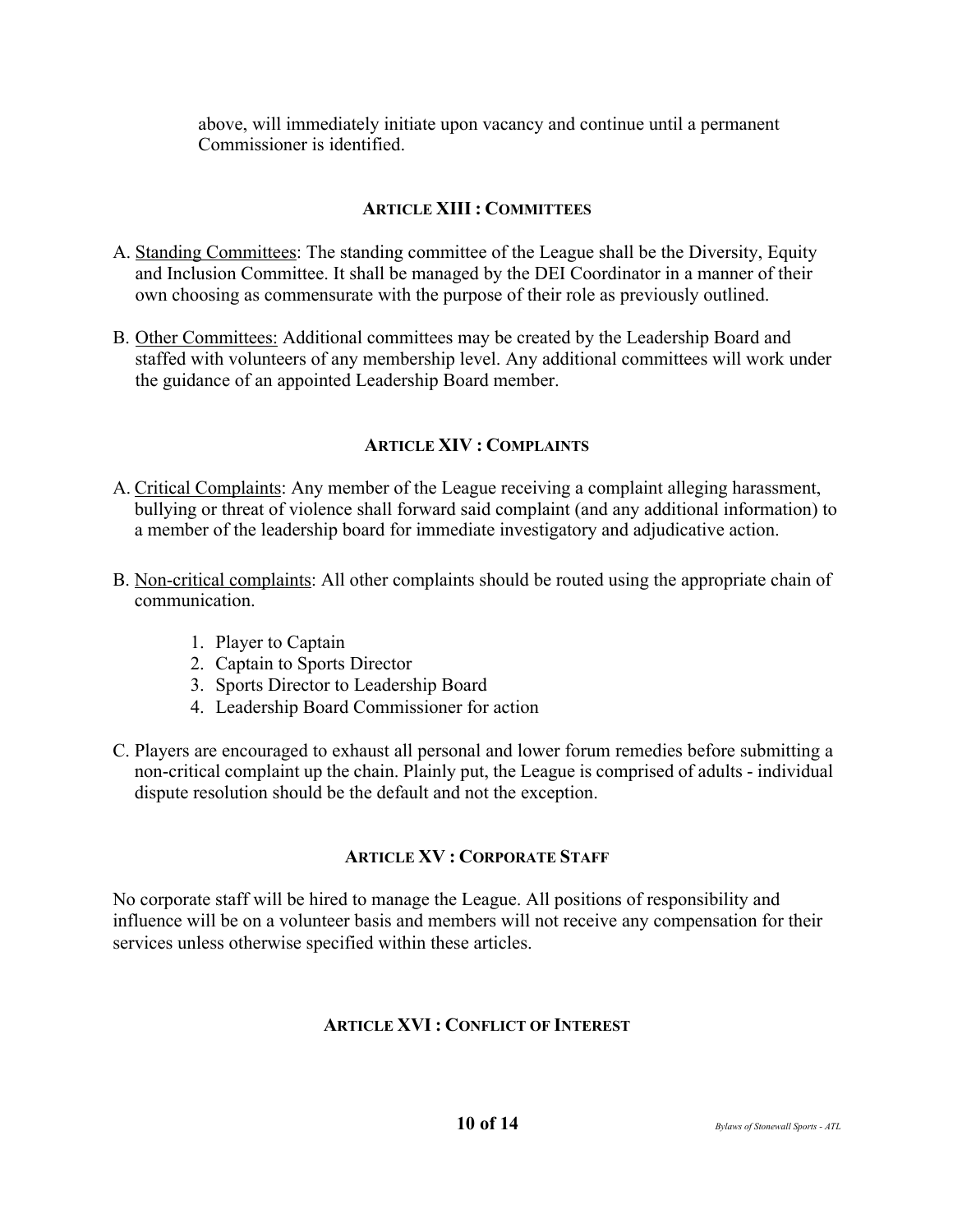- A. Purpose: The purpose of the conflict-of-interest policy is to protect the League's tax-exempt interest when it is contemplating entering into a transaction or arrangement that might benefit the private interest of an officer or director of the League or might result in a possible excess benefit transaction. This policy is intended to supplement but not replace any applicable state and federal laws governing conflict of interest applicable to nonprofit and charitable organizations.
- B. Procedures:
	- 1. Duty to Disclose. In connection with any actual or possible conflict of interest, an interested person must disclose the existence of the financial interest and be given the opportunity to disclose all material facts to the Principals.
	- 2. Determining Whether a Conflict of Interest Exists. After disclosure of the financial interest and all material facts, and after any discussion with the interested person, he/she shall leave the meeting of the Principals while the determination of a conflict of interest is discussed and voted upon. The Principals shall decide if a conflict of interest exists.
	- 3. Procedures for Addressing the Conflict of Interest
		- a. An interested person may make a presentation at the meeting of the Principals, but after the presentation, he/she shall leave the meeting during the discussion of, and the vote on, the transaction or arrangement involving the possible conflict of interest.
		- b. The Commissioner shall, if appropriate, appoint a disinterested person or committee to investigate alternatives to the proposed transaction or arrangement.
		- c. After exercising due diligence, the Principals shall determine whether the League can obtain, with reasonable efforts, a more advantageous transaction or arrangement from a person or entity that would not give rise to a conflict of interest.
		- d. If a more advantageous transaction or arrangement is not reasonably possible under circumstances not producing a conflict of interest, the Principals shall determine by a majority vote (excluding the disinterested person(s)) whether the transaction or arrangement is in the League's best interest, for its own benefit, and whether it is fair and reasonable. In conformity with the above determination, the Principals shall make their decision as to whether to enter into the transaction or arrangement. A formal statement explaining the rationale (either for or against the transaction) should be entered into the minutes as documentation of the adjudication).
	- 4. Violations of the Conflicts of Interest Policy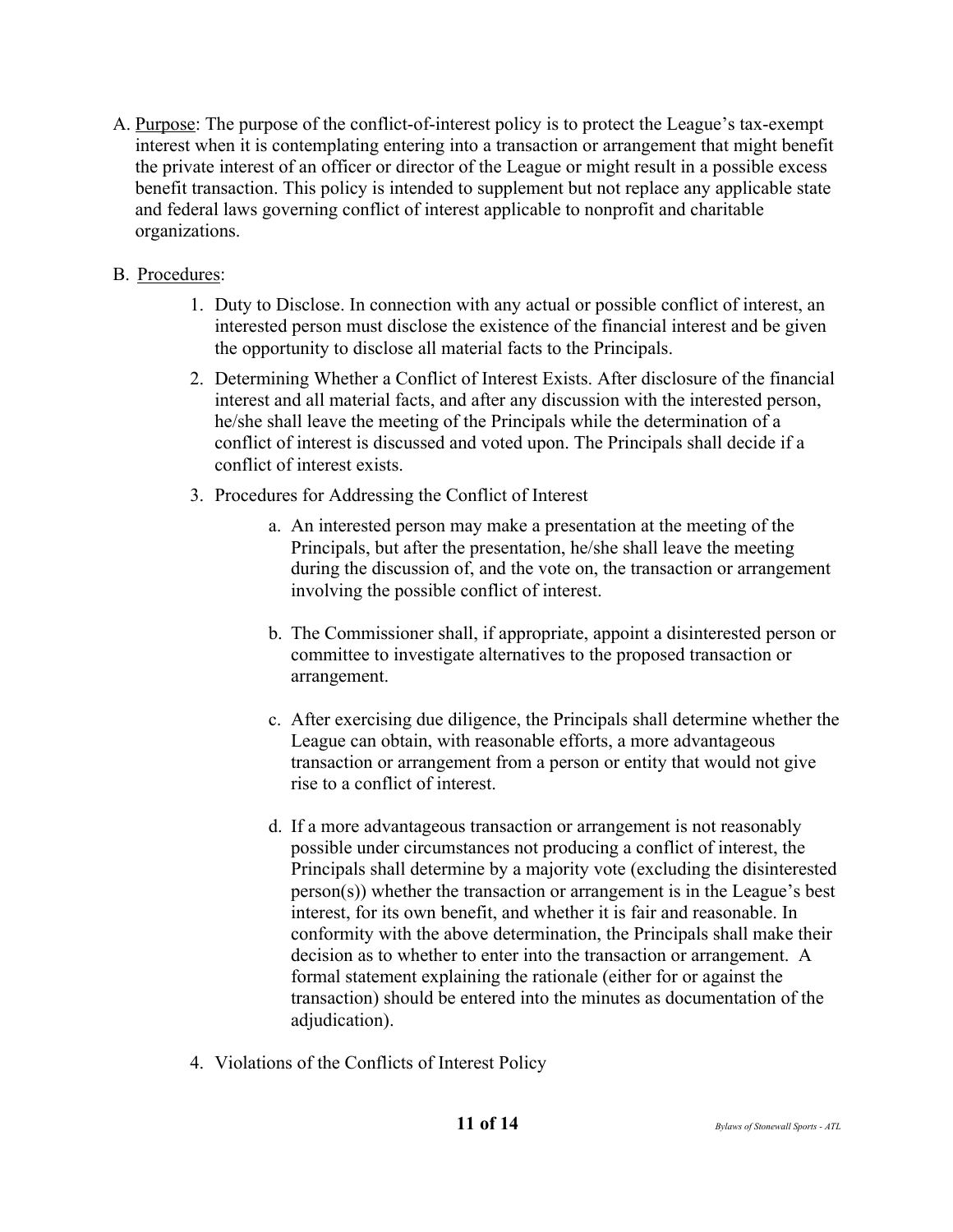- a. If the Principals have reasonable cause to believe a member has failed to disclose actual or possible conflicts of interest, it shall inform the member of the basis for such belief and afford the member an opportunity to explain the alleged failure to disclose.
- b. If, after hearing the member's response and after making further investigation as warranted by the circumstances, the Principals determine the member has failed to disclose an actual or possible conflict of interest, it shall take appropriate corrective action. Appropriate corrective action may include removal from a position of influence, revocation of office and/or legal action for any damages incurred from the omission.

### **ARTICLE XVII : COMPENSATION**

- A. A voting member of the League (to includes players and members of the leadership board) whose responsibilities include compensation matters and who receives compensation, directly or indirectly, from the League for services, is precluded from voting on matters pertaining to compensation (theirs or anyone else's).
- B. Voting members of the League whose jurisdiction includes compensation matters and who receive compensation, directly or indirectly, from the League, either individually or collectively, are not prohibited from providing information to any committee regarding compensation.
- C. It will be the general policy of the League to not provide financial compensation to any member but may accept gifts of in-kind services when in the best interest of the organization.

### **ARTICLE XVIII : INDEMNIFICATION**

A. General: To the full extent authorized under the law, the League may indemnify any director, officer, employee, or agent, or former member, director, officer, employee, or agent of the League, or any person who may have served at the League's request as a director or officer of another corporation (each of the foregoing members, directors, officers, employees, agents, and persons hereinafter in this paragraph will be referred to in this article individually as an "indemnitee"), against expenses actually and necessarily incurred by such indemnitee in connection with the defense of any action, suit, or proceeding in which that indemnitee is made a party, by reason of being or having been such member, director, officer, employee, or agent, except in relation to matters as to which that indemnitee shall have been adjudged in such action, suit, or proceeding to be liable for negligence or misconduct in the performance of a duty. The foregoing indemnification shall not be deemed exclusive of any other rights to which an indemnitee may be entitled under by any law, agreement, and resolution of the board or otherwise.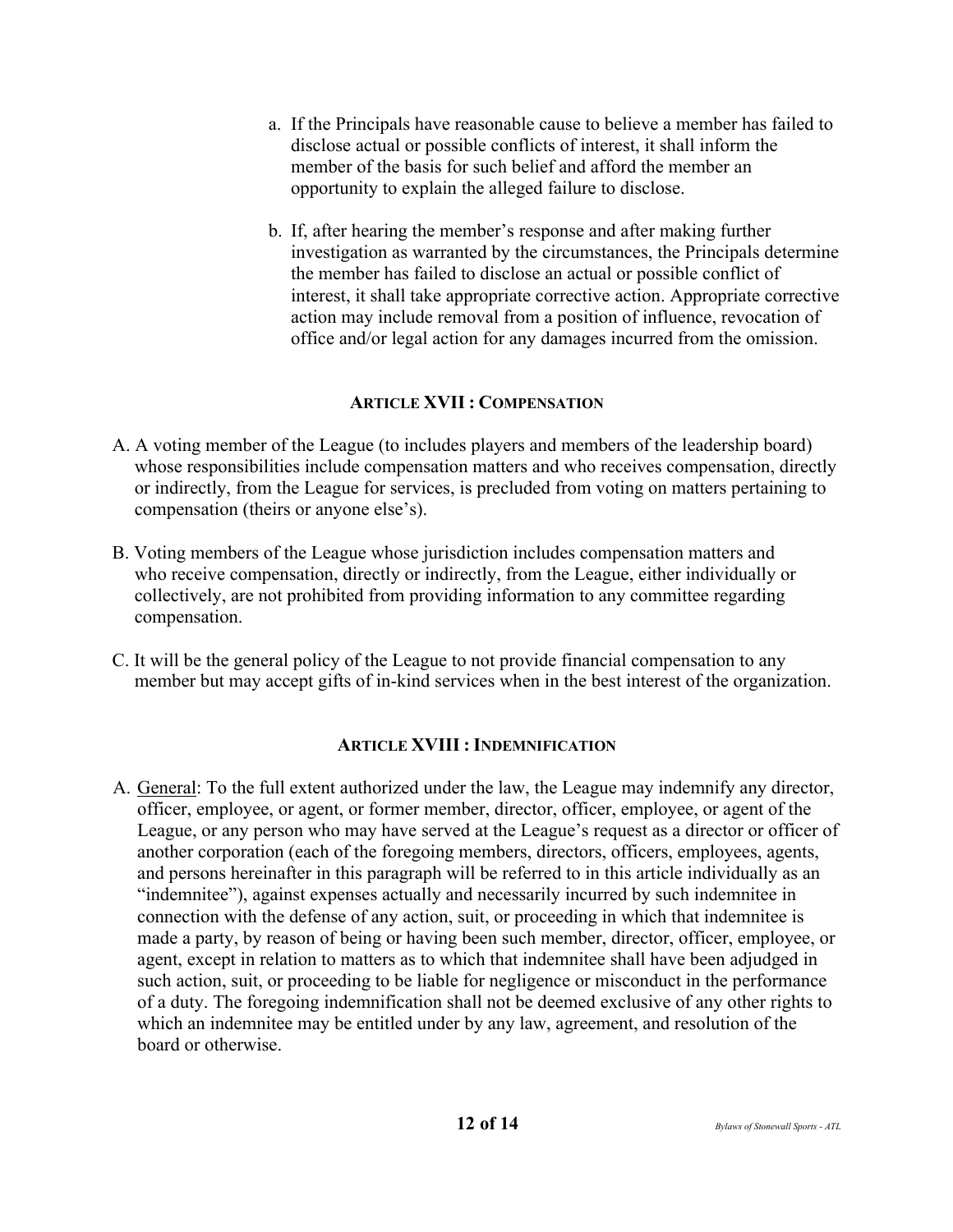- B. Expenses: Expenses (including attorneys' fees) incurred by indemnitee in defending any civil, criminal, administrative or investigative action, suit or proceeding for which indemnitee may be entitled to indemnification hereunder shall be paid by the League in advance of the final disposition of such action, suit or proceeding; provided that the League shall be entitled to receive an undertaking by or on behalf of Indemnitee to repay such amount if it shall ultimately be determined that he or she is not entitled to be indemnified by the League hereunder. "**Expenses**" means all attorneys' fees and expenses, retainers, court costs, transcript costs, fees of experts, fees of witnesses, travel expenses, duplicating costs, printing and binding costs, telephone charges, postage and delivery fees, service fees, all other costs and expenses of the type customarily incurred in connection with prosecuting, defending, preparing to prosecute or defend, investigating or being or preparing to be a witness in a proceeding.
- C. Insurance: The League shall purchase and maintain insurance on behalf of the organization to cover, but not be limited to, any person who is or was a member, director, officer, employee, or agent, against any liability asserted against such person and incurred by such person, in any such capacity or arising out of such person's status as such.

#### **ARTICLE XIX : ANNUAL STATEMENTS**

Each member of the leadership board shall annually sign a statement which affirms such person:

- A. Has received a copy of the conflicts of interest policy,
- B. Has read and understands the policy,
- C. Has agreed to comply with the policy, and
- D. Understands the Organization is charitable and in order to maintain its federal tax exemption it must engage primarily in activities which accomplish one or more of its taxexempt purposes.

#### **ARTICLE XX : DISSOLUTION**

In the event of dissolution of Stonewall Sports - Atlanta, all of its assets remaining, less any costs and expenses, shall be distributed equally to all charities (beneficiaries) that Stonewall Sports – Atlanta is sponsoring at the time of its dissolution.

#### **ARTICLE XXI : SEVERABILITY AND CHOICE OF LAW**

- A. Severability. Should any provision or paragraph of these by-laws, or any clause hereof, be held to be invalid, illegal or unenforceable, in whole or in part, the remaining provisions, paragraphs and clauses of this Agreement shall remain fully enforceable and binding.
- B.Choice of Law*.* The validity, interpretation, performance and enforcement of this Agreement shall be governed by the laws of the State of Georgia without giving effect to principles of conflict of laws.